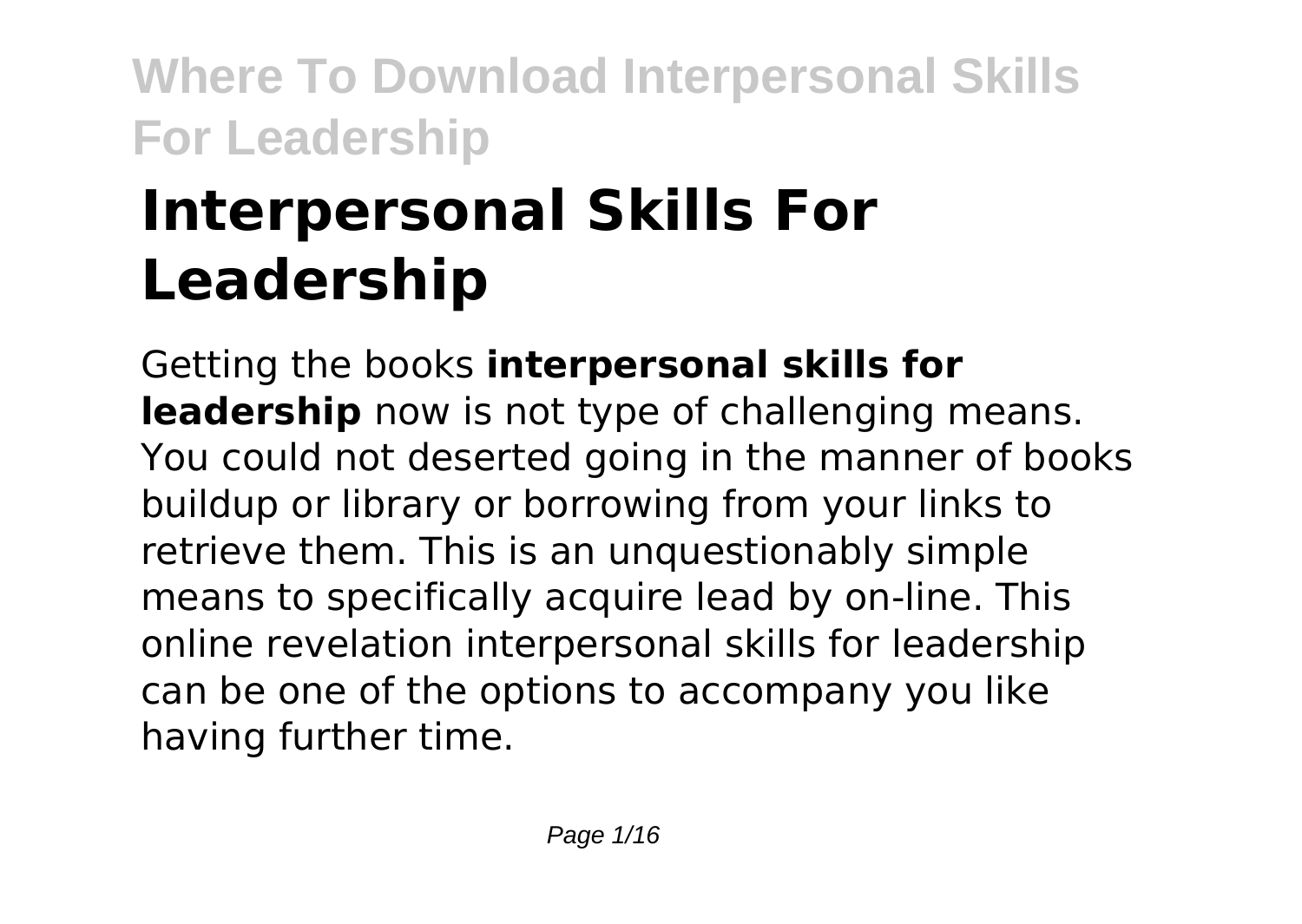It will not waste your time. say yes me, the e-book will agreed publicize you further concern to read. Just invest tiny become old to entre this on-line revelation **interpersonal skills for leadership** as with ease as evaluation them wherever you are now.

Interpersonal Skills \u0026 Leadership Interpersonal Skills: The Ultimate Guide

The 5 Essential People Skills by Dale Carnegie*The Art of Communicating The ONLY 5 Communication Books You MUST Read Speak like a leader | Simon Lancaster | TEDxVerona* The Key to Powerful Leadership Communication

Top 10 Leadership Books to Read*Leadership \u0026* Page 2/16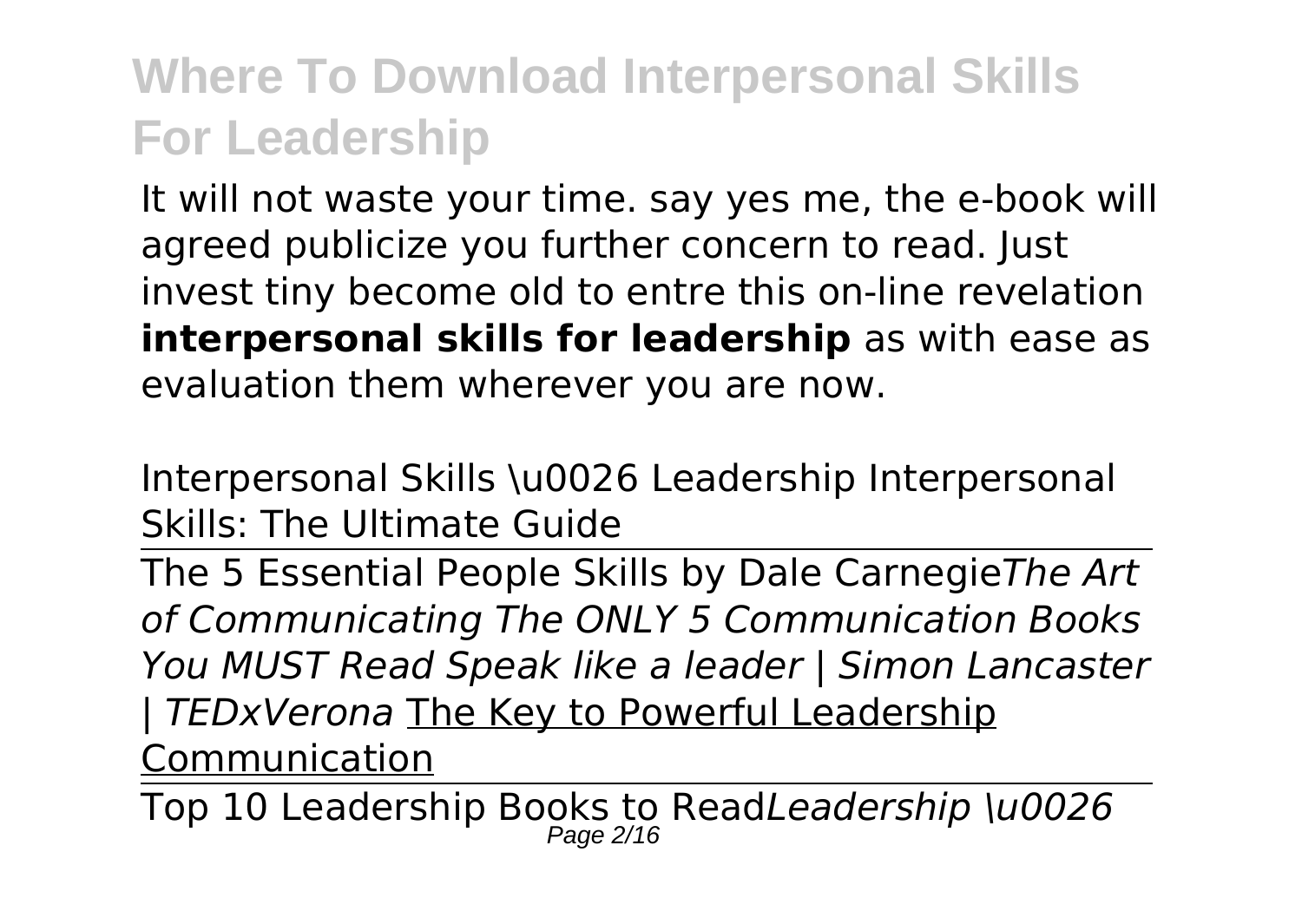*Interpersonal Skills (E-Lecture) Sharpening Your Communication Skills: Part 1 - Craig Groeschel Leadership Podcast The Key to Improving Your People Skills: Charm* Important Leadership and Interpersonal Skills for Project Managers How to Stubbornly Refuse to Make Yourself Miserable About Anything by Albert Ellis Audiobook

How To Be A Leader - The 7 Great Leadership Traits Stop Managing, Start Leading | Hamza Khan | TEDxRyersonU *Think Fast, Talk Smart:*

*Communication Techniques*

10 Essential People Skills You Need to Succeed How to Set Goals: 80/20 Rule for Goal Setting | Brian Tracy Daily Habits of Successful People | Brian Tracy <u>How to</u>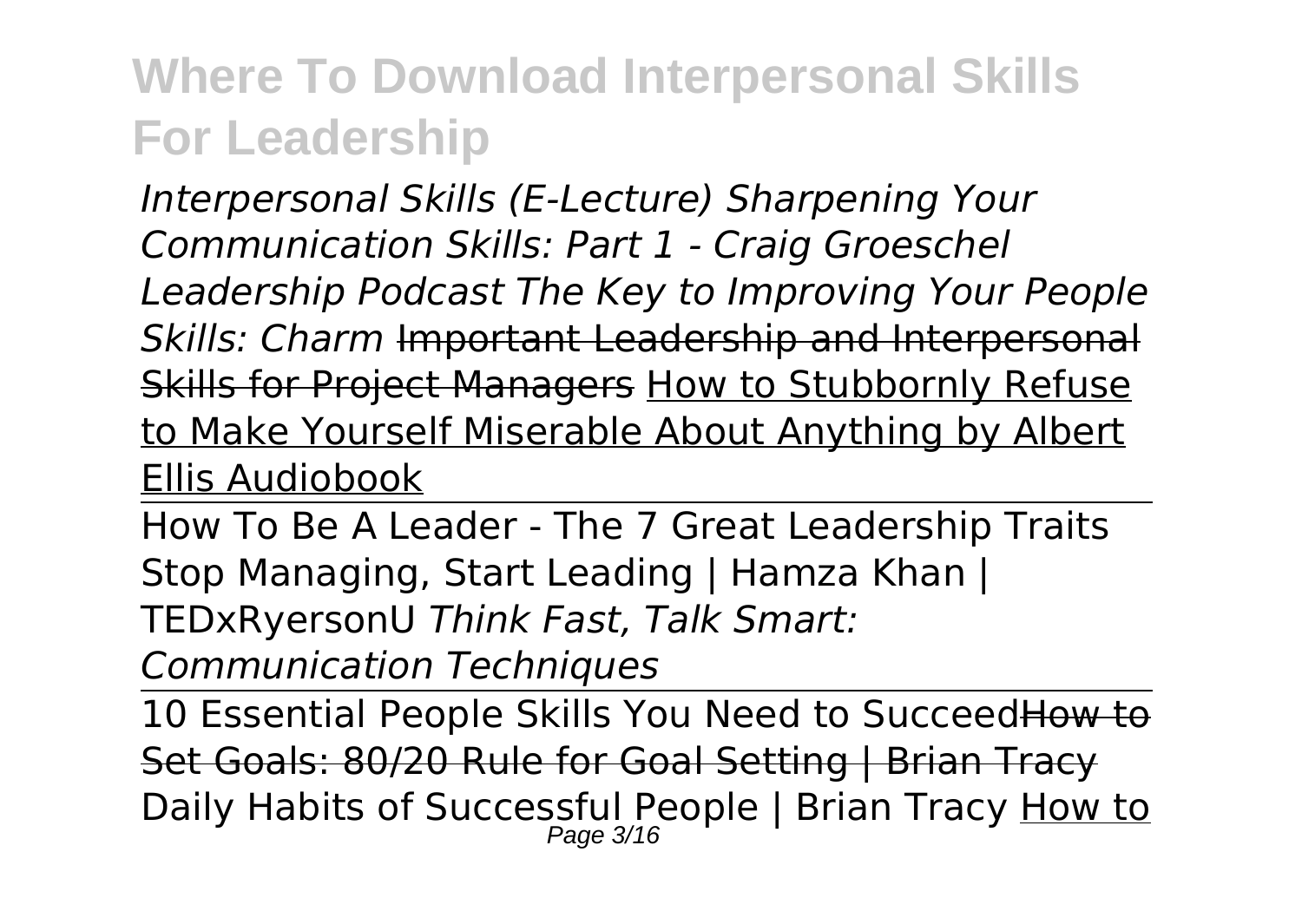Win Friends and Influence People by Dale Carnegie ► Animated Book Summary How to Have a Good Conversation | Celeste Headlee | TEDxCreativeCoast **100 Ways to Motivate Yourself, Change Your Life Forever by Steve Chandler INTERPERSONAL SKILLS ENGLISH CLASS FOR CSAT UPSC PCS CSE COURSE best Interpersonal Skills LECTURE-2** *Interpersonal Skills 11 Best Communication Books Of All Time l Books To Read To Improve Communication Skills 5 Ways to Improve your COMMUNICATION Skills - #BelieveLife* Leadership \u0026 Development: Developing Successful Interpersonal Skills *Leadership \u0026 Development: Developing Successful Interpersonal Skills* Communication Skills - How To Page 4/16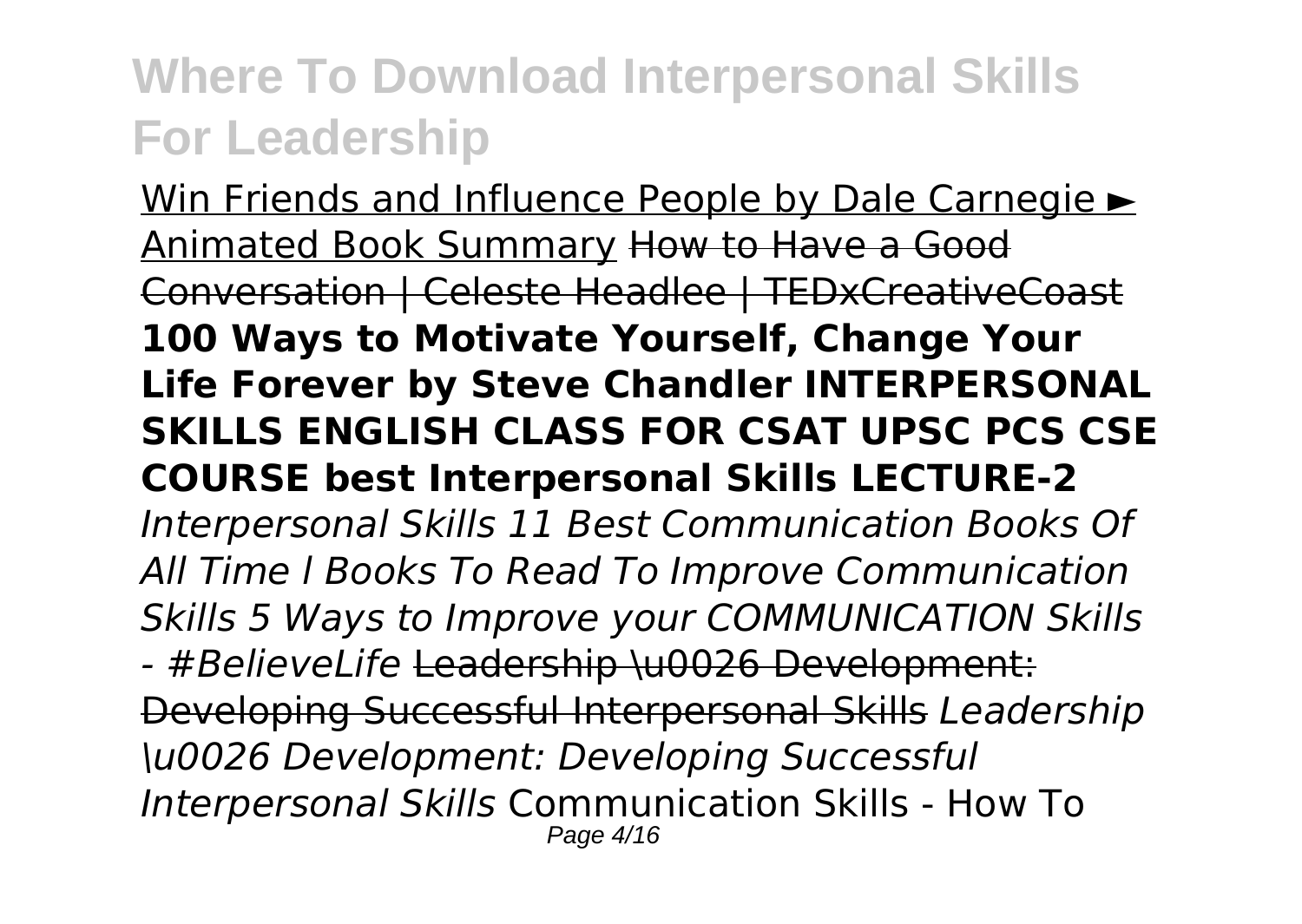Improve Communication Skills - 7 Unique Tips! 4 Tips to Improve Leadership Skills | Brian Tracy **Interpersonal Skills For Leadership**

It is highly dependent on the level of the previous three skills: interpersonal communication skills, listening abilities, and the "quotient" of emotional intelligence (EQ). Decision Making. Decision making is the act of choosing a course of action. The capacity for making good decisions in conditions of uncertainty, in a volatile environment, or on the contrary, when overwhelmed by information, is one of the most important skills for a successful leader.

#### **Interpersonal Skills: Why Are They Important** Page 5/16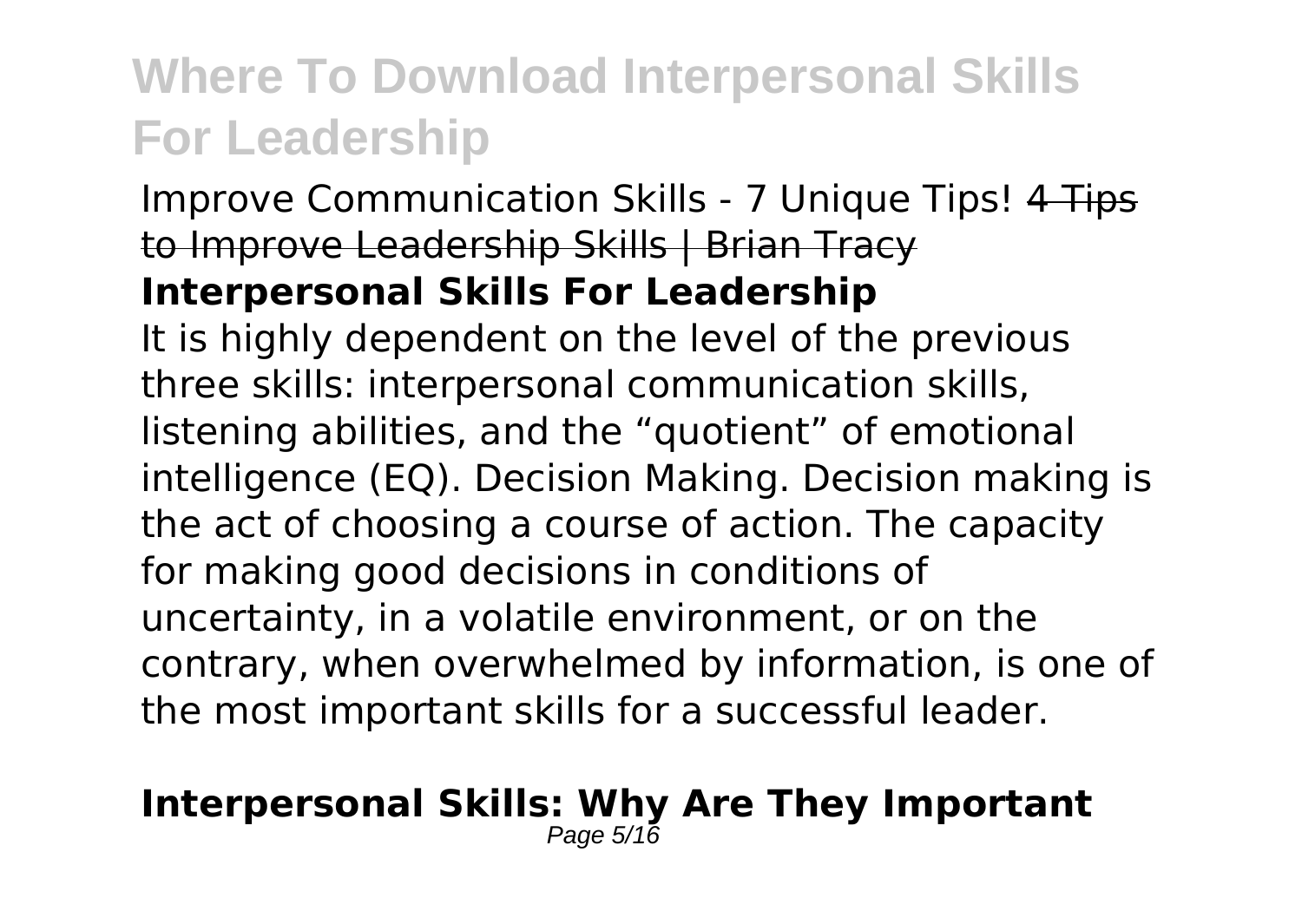#### **for Leaders?**

The Pillars Of Interpersonal Leadership – Structure, Leverage And Confidence. "meaningful" shared purpose – good for others. "absolute best" – good at it. "rewarding" shared purpose – good for you.

### **The Pillars Of Interpersonal Leadership – Structure ...**

Interpersonal skills are on top of this list, as a good leader needs to be able to communicate with, motivate and discipline employees.

### **5 Interpersonal Skills ALL Effective Managers Need**

Page 6/16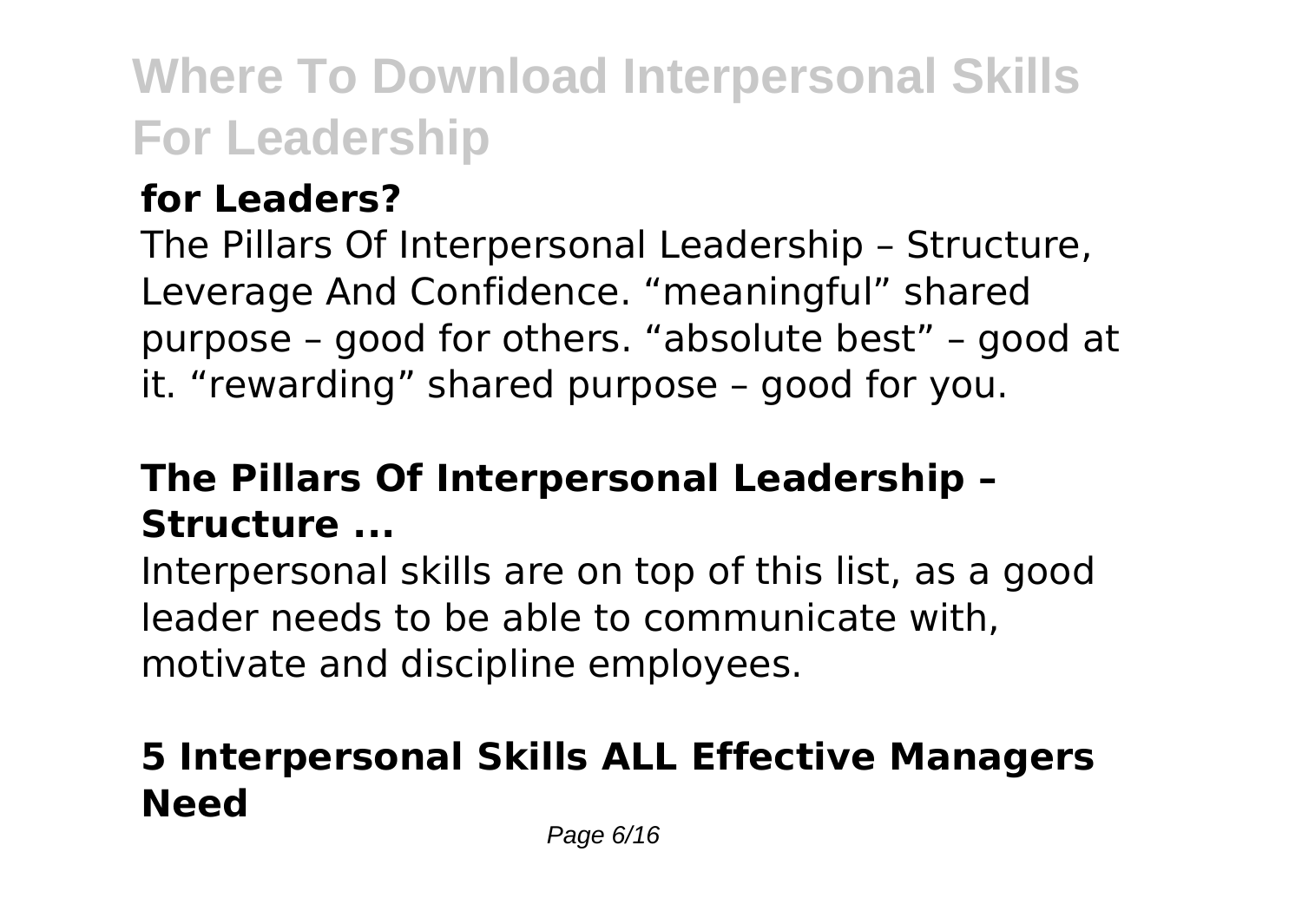Good interpersonal skills are often viewed as the foundation for good working and social relationships, and also for developing many other areas of skill. For example, good leaders tend to have very good interpersonal skills, and develop other areas of their leadership skills by building on these.

#### **Developing Your Interpersonal Skills - Rising Leaders ...**

To build effective interpersonal dynamics, it is important to understand the two drivers that lead to developing excellent leadership skills; they are social and behavioural orientations. Social orientation is the tendency to be comfortable, confident, interactive Page 7/16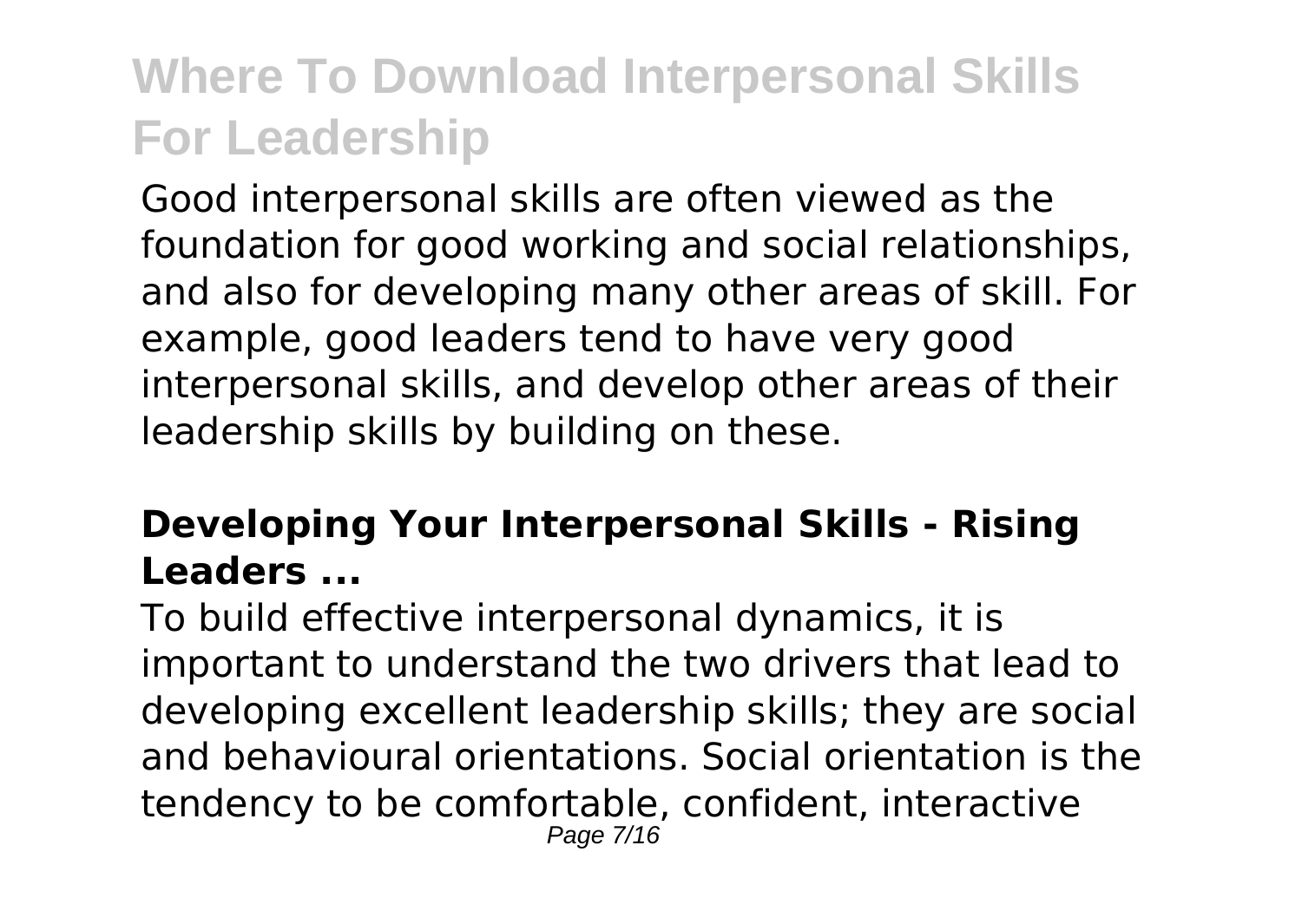and influential in a group context, i.e. having importance in social settings.

#### **Why interpersonal skills are needed for leadership abilities**

Some examples of interpersonal skills include: Active listening Teamwork Responsibility Dependability Leadership Motivation Flexibility Patience Empathy

#### **Interpersonal Skills: Definitions and Examples | Indeed.co.uk**

What has changed is the awareness of the interpersonal skills required to be a great leader and create great leaders. Today's leaders need to be Page 8/16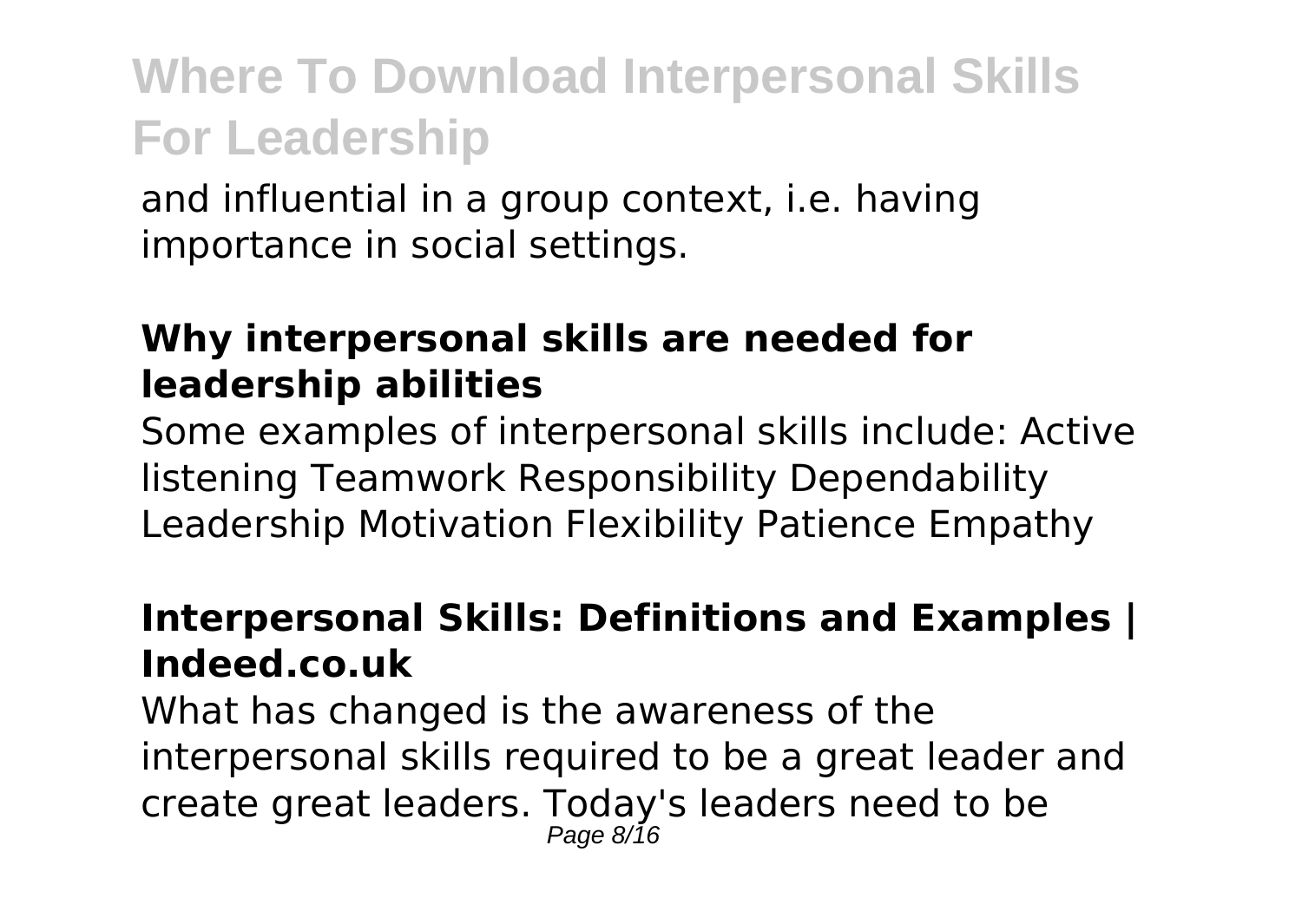curious about what makes their teams tick and...

#### **The Top 5 Leadership Soft Skills You Need to Empower Your Team**

Interpersonal skills are the skills we use every day when we communicate and interact with other people, both individually and in groups. They include a wide range of skills, but particularly communication skills such as listening and effective speaking. They also include the ability to control and manage your emotions.

#### **Interpersonal Skills | SkillsYouNeed**

A key interpersonal skill for those working in teams is Page  $9/16$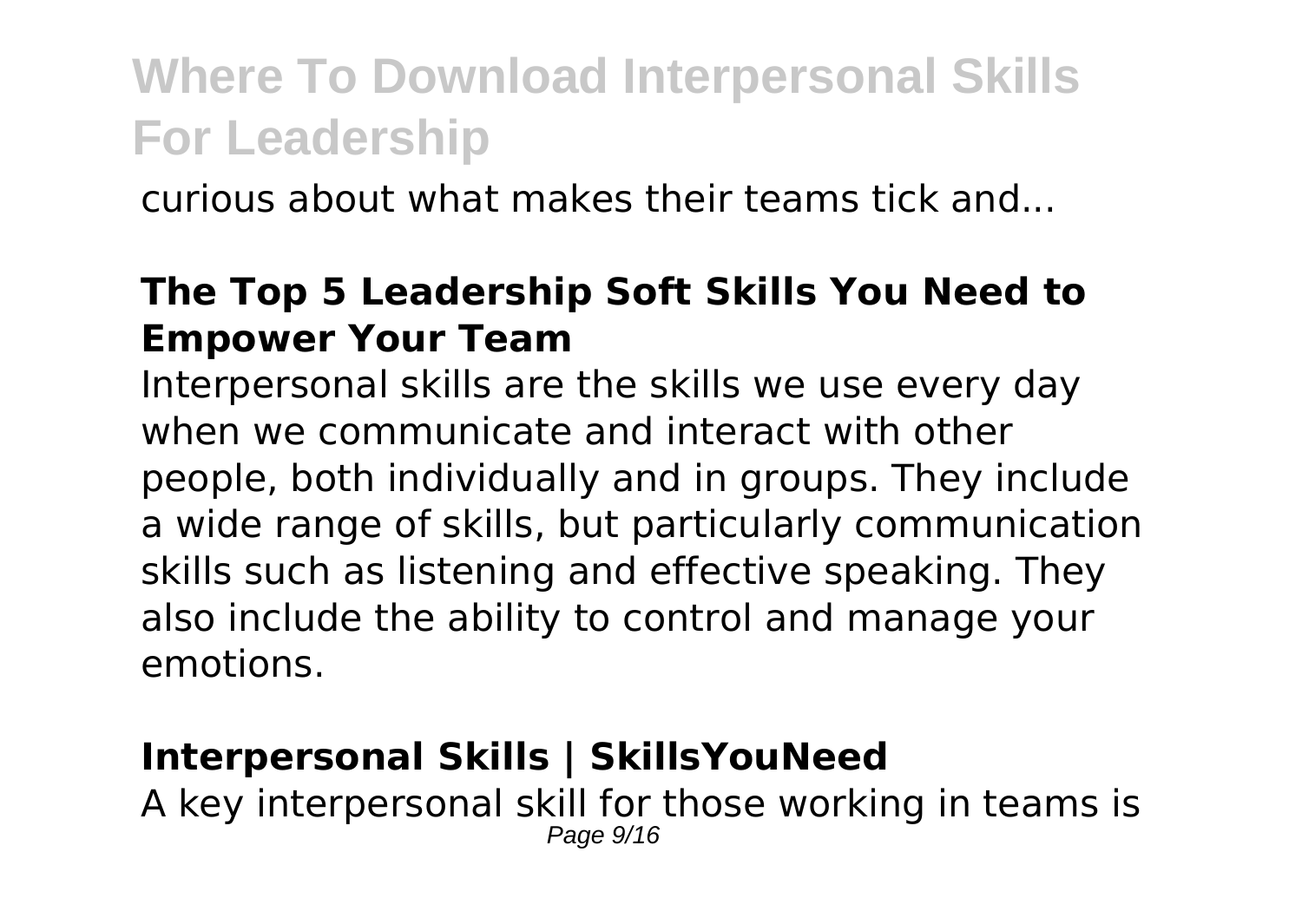conflict management, especially for those looking at leadership roles. Conflict in the workplace can reduce productivity and cause negativity. Good conflict management skills include diplomacy, empathy, negotiation, assertiveness and compromise.

### **List Of Top 10 Interpersonal Skills, With Examples**

Good interpersonal skills include the following: Active listening Collaboration Problem-solving Conflict resolution Empathy Diplomacy Adaptability Leadership Mediation Patience

#### **What Are Interpersonal Skills and Why Are They**

Page 10/16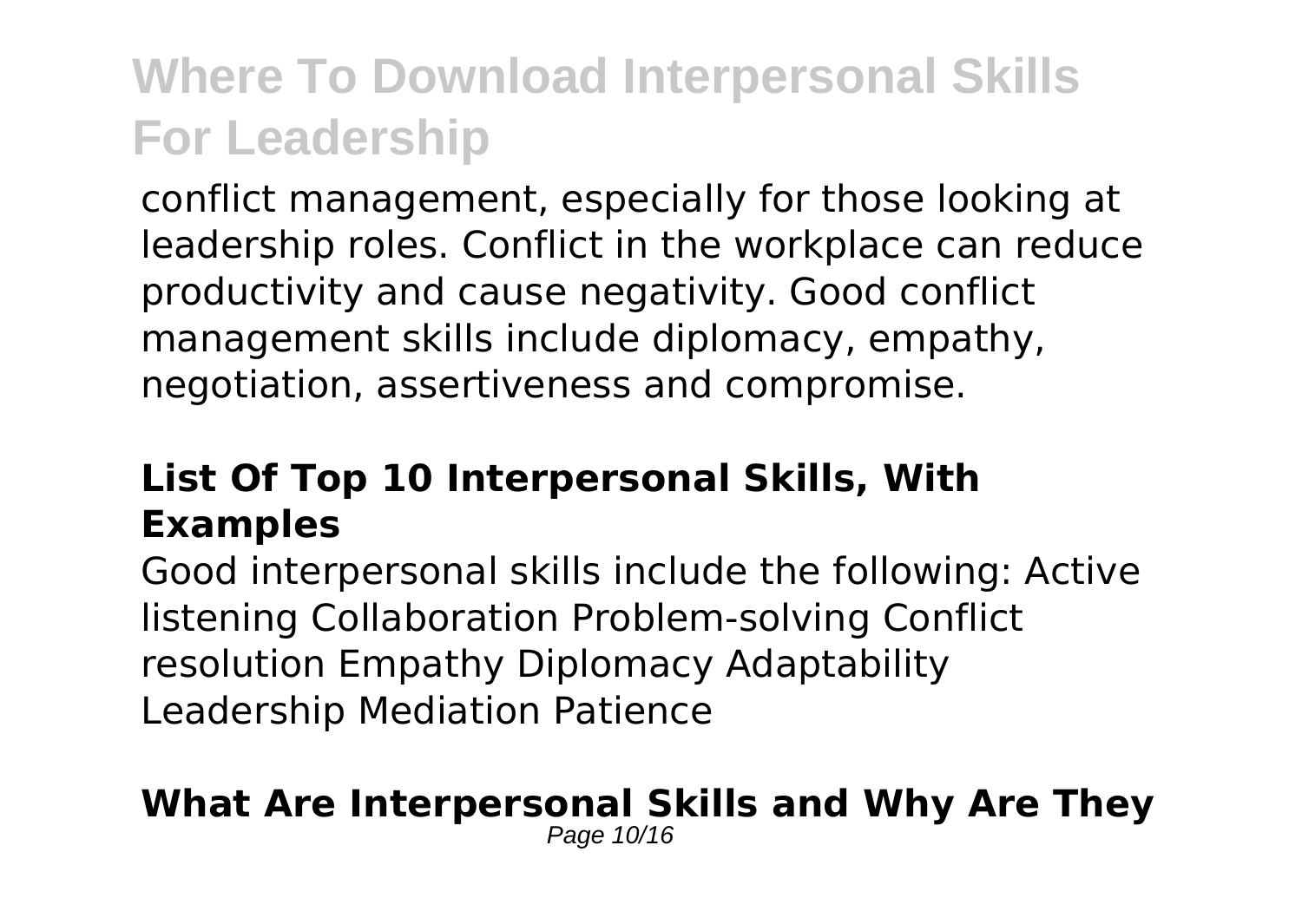#### **So Important?**

Interpersonal skills are best honed by practice. Expressing appreciation for team members and support staff, displaying empathy, moderating disputes quickly, and controlling displays of temper are...

### **Interpersonal Skills Definition**

Interpersonal Skills List 1. Emotional Intelligence. Emotional intelligence refers to the ability to keep one's emotions under control and... 2.

Communication. Communication is a quintessential interpersonal skill that must be demonstrated to potential employers. 3. Reliability. Reliability ...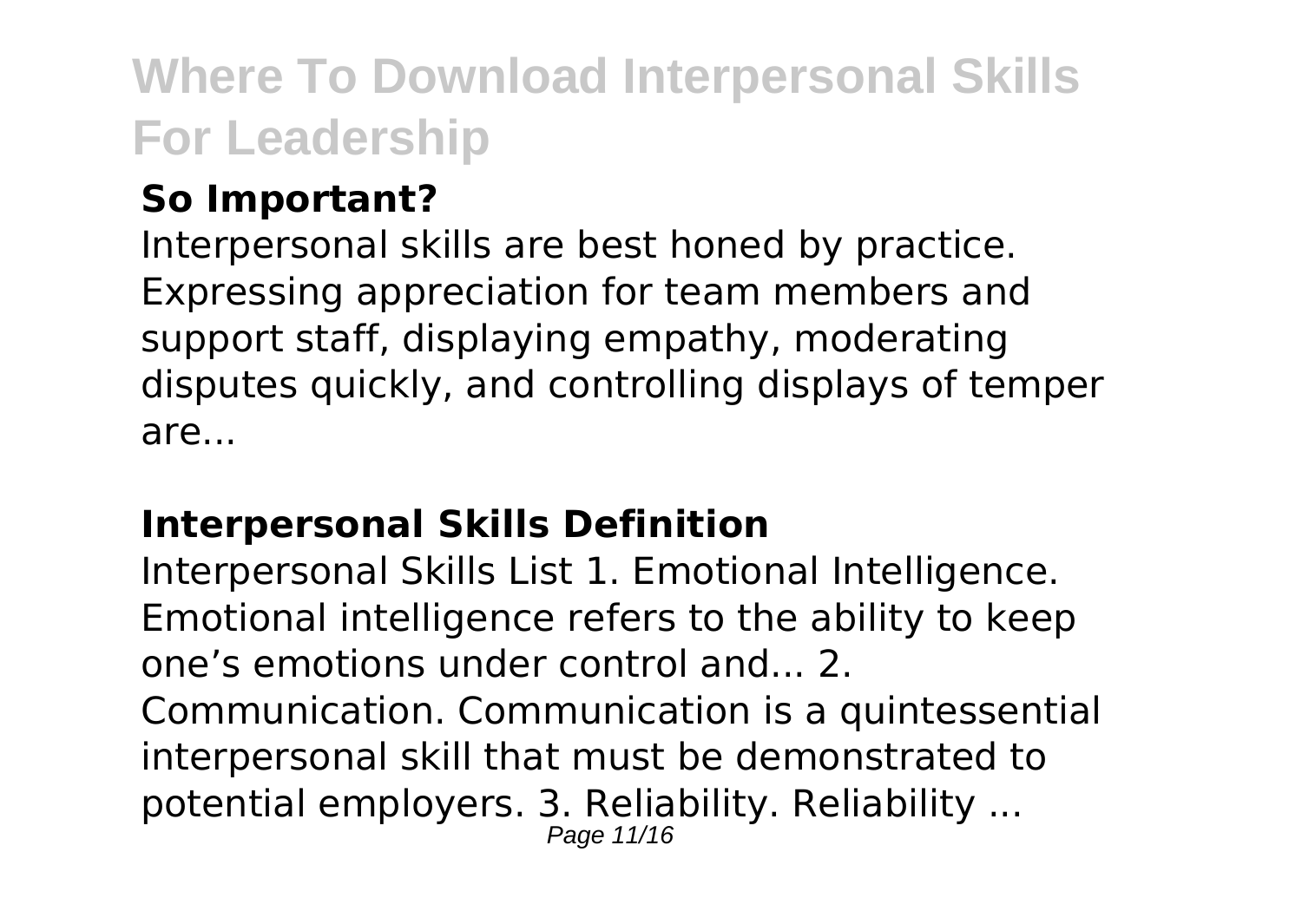#### **What are Interpersonal Skills? | Definition & Examples**

Interpersonal skills, also known as people skills, soft skills, or emotional intelligence skills, are related to the way you communicate and interact with others. When employers are hiring, interpersonal skills are one of the top criteria used to evaluate candidates.

#### **Top Interpersonal Skills Employers Value With Examples**

Leadership Styles. The truth is that while there are many different leadership styles, a good leader is one who can use a different style or quality depending on Page 12/16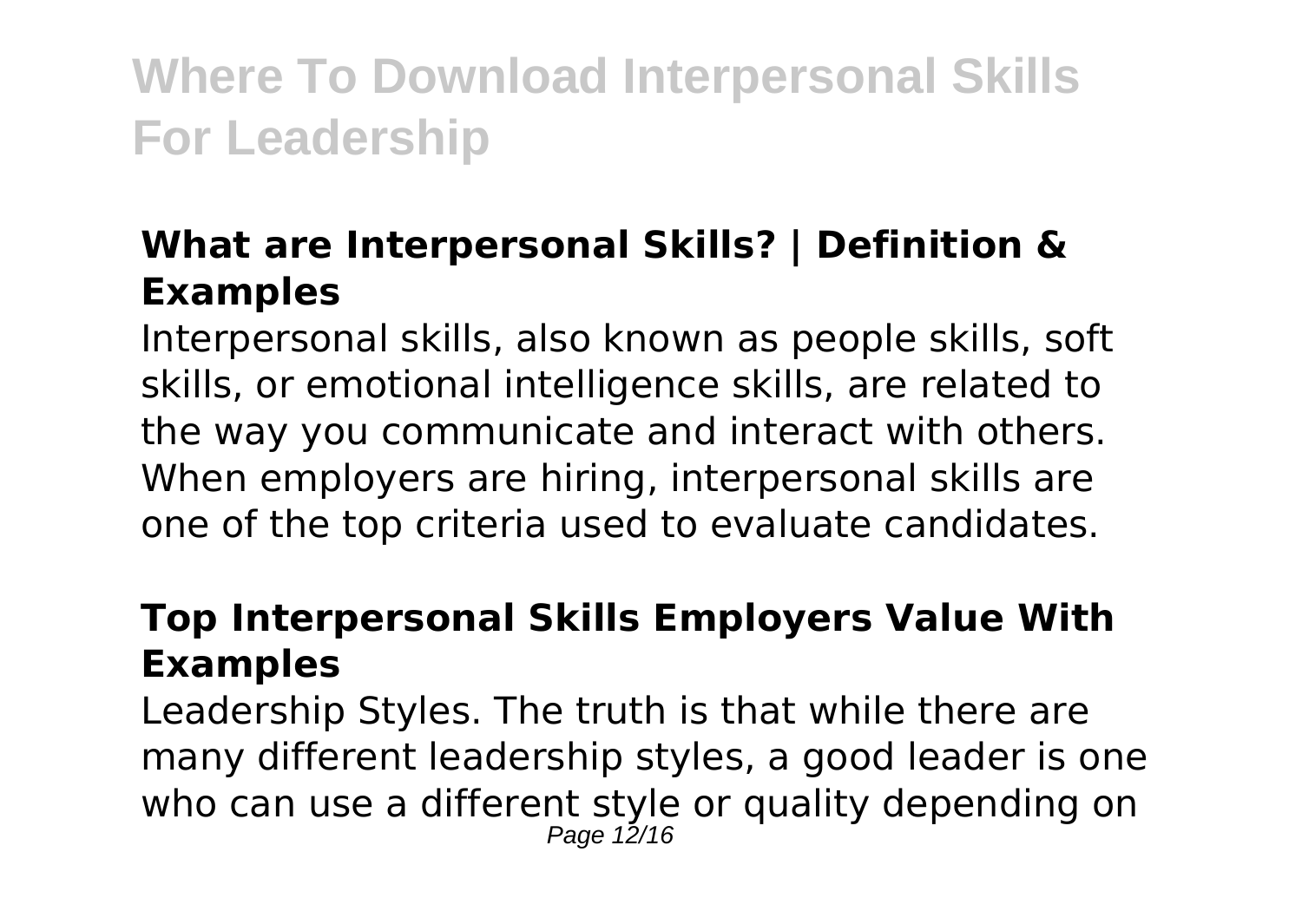the situation and who has mastered the necessary interpersonal skills that need to be applied.. According to the Wall Street Journal , there are six leadership styles that leaders should cultivate and apply depending on any particular ...

### **Leadership Styles and Qualities - Interpersonal Skills and ...**

Interpersonal skills examples Active listening. Active listening means listening to others with the purpose of gathering information and engaging with... Dependability. Dependable people can be relied on in any given situation. This can include anything from being punctual... Empathy. A worker's ... Page 13/16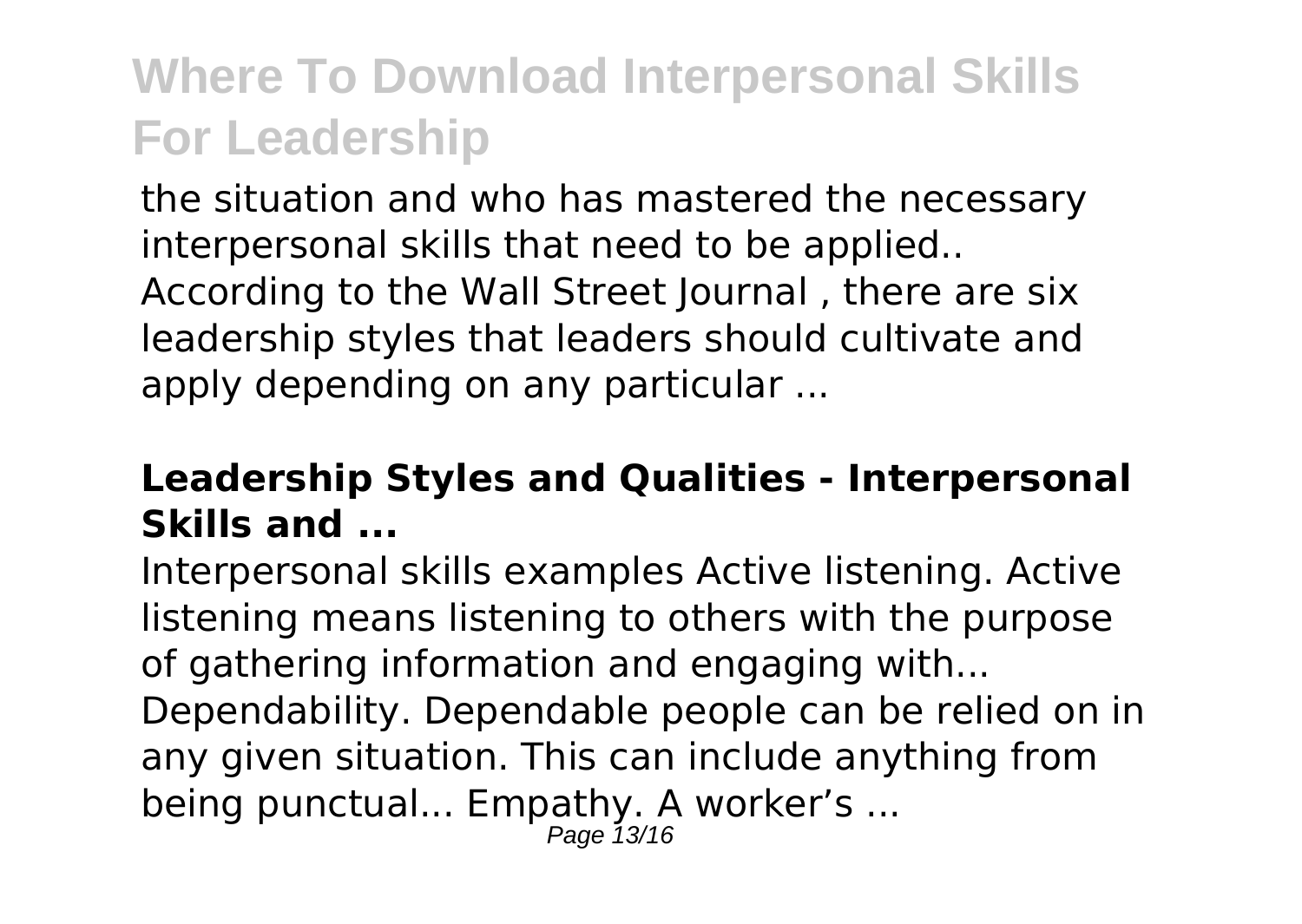#### **Interpersonal Skills: Definitions and Examples | Indeed.com**

Goal setting, leadership & performance management. Teams are now an integral part of organisational life and as a Manager or Team Leader, there is an expectation that we will make a positive difference to people's performance by what we do and how we do it.

#### **Leadership – Interpersonal Skills**

Description. For courses in interpersonal skills, communication, leadership development, or service learning in Business Studies departments. This Page 14/16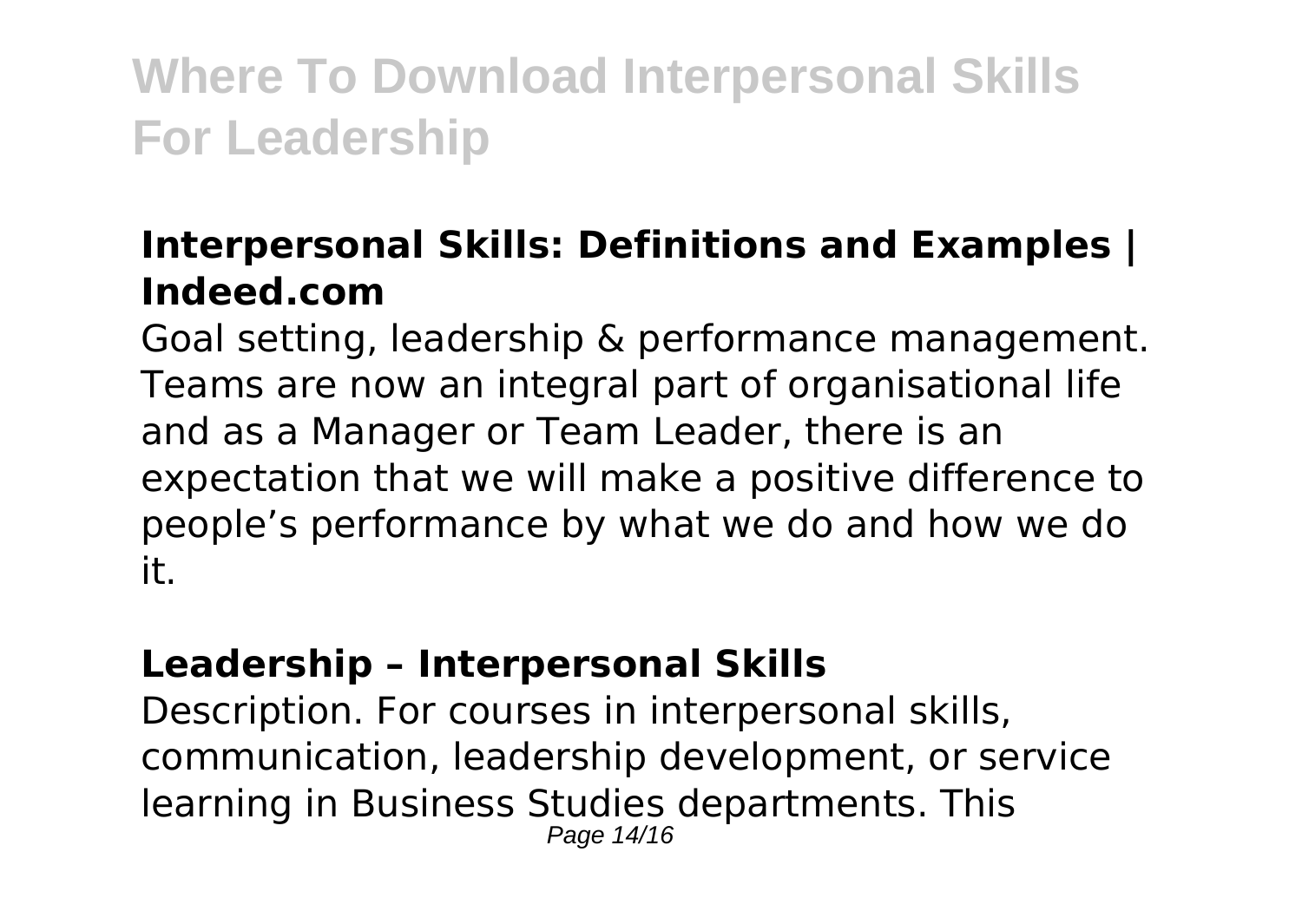practical resource provides an introduction to interpersonal skills theories which are reinforced through experiential activities.

**Interpersonal Skills for Leadership, 2nd Edition** Although very necessary, they are not sufficient in isolation when it comes to truly great leadership. It is your interpersonal skills and your ability to relate to others that will determine how successful a leader you become.